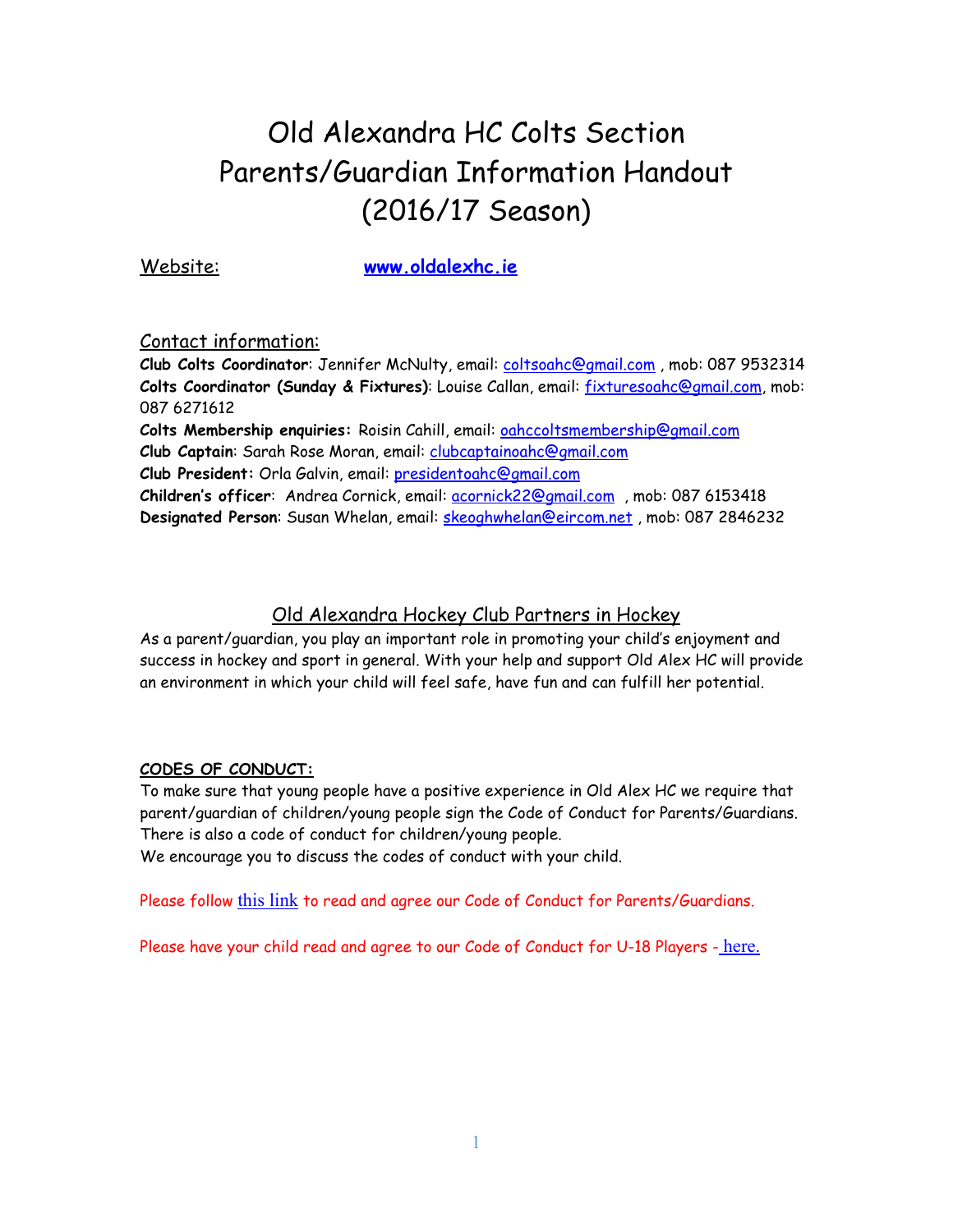## **COMMUNICATION METHODS:**

The first point of communication with players/parents re. Colts matches, training changes etc will be by email generally to the parents. We use the Teamer App for match arrangements. We also use our Club Newsletter, Club Twitter and Club Facebook account for communication.

Teamer App: PLEASE RESPOND QUICKLY TO OUR TEAMER MATCH NOTIFICATIONS. It is difficult and time consuming to organise matches when we receive no response from parents and have to follow up multiple times to get commitment from them for their child.

With regard to Under 18's on the senior teams generally they will be communicated by group email/text message. On occasion we may need to send an individual text to your child/young person. **Let us know** if you wish to receive text messages sent to your child.

## **SUPERVISION AND TRAINING TIMES:**

The current training times are between **12pm – 3pm** in Alexandra College depending on the age of your child.

| TRAINING TIME | <b>TEAMS</b>              |
|---------------|---------------------------|
| 12.00 - 13.00 | U7, 1st, 2nd, 3rd classes |
| 12.30 - 14.00 | 4th, 5th, 6th classes     |
| 13.30 - 15.00 | 1st, 2nd, 3rd, 4th years  |

After the training session is finished a minimum of two adults need to remain with the group until all children have been collected. Please ensure that you collect your child on time.

We require two contact names (a parent and someone other the listed parent) & telephone details in the event of emergency/children not collected. Please can you ensure we have a 2<sup>nd</sup> emergency contact phone number.

A roll call will be completed at each session please ensure you child is present for this.

## **SAFETY:**

Hockey is a competitive team sport and as a consequence injuries may occur. The type of playing surface may also contribute to injuries. Old Alex HC therefore insists that players

- have the correct footwear and equipment
- don't wear peaked caps or jewellery during training
- wear shin pads and a gumshield No child will be allowed play if they do not have their gumshield.
- in order for your child to feel comfortable & enhance their enjoyment it is important that they have the appropriate clothes for the weather – ie gloves & warm clothing
- ensure long hair is tied back

Ensure that equipment is not left lying around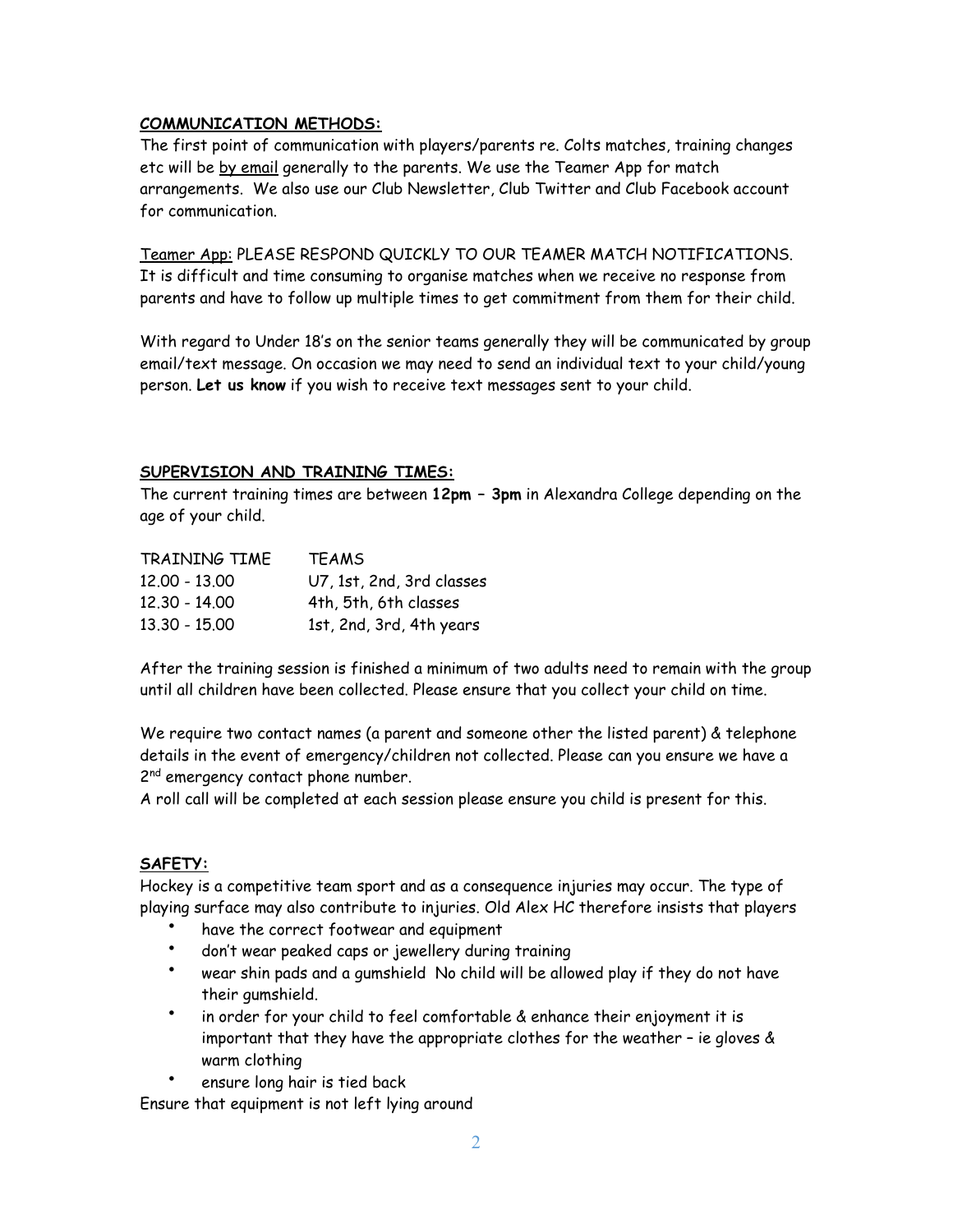# **CLUB UNIFORM:**

Players must wear the Club Uniform when training and when representing the Club in any matches.

The Old Alex HC Hockey Club kit is available to buy from ED Sports Hockey shop in the [grounds of Pembroke Wanderers Hockey Club or online at http://edsports.ie/hockey/](http://edsports.ie/hockey/hockey_club_uniforms/old_alex_ladies_hockey_club_team_kit) hockey\_club\_uniforms/old\_alex\_ladies\_hockey\_club\_team\_kit.

Junior Section (U7 to 6<sup>th</sup> Class) - red hoodie, red tracksuit bottoms, red skort, white top, red socks with white tops.

Senior Section (1st year to 4<sup>th</sup> Year) - white hoodie, red tracksuit bottoms, red club skort and club shirt, red socks with white tops.

# **TOILET ARRANGEMENTS:**

Please arrange for your child to have used the toilet before attending training as this will minimise disruptions to the training session. A member of the coaching team for each age group will be assigned to accompany younger children to the toilet.

## **TRAVELLING TO AND FROM TRAINING:**

Dropping off/collection and transport to and from training, matches and tournaments is the responsibility of parents/guardians. The Club takes no responsibility for this.

A schedule of all matches will be available on the website and will be emailed to all parents as soon as it is finalised (usually mid October).

# PROCEDURES:

## **Recruitment**

Like most sport clubs Old Alex HC relies heavily on volunteers and without them most of our activities could not exist. All sports leaders involved with young people will be Garda Vetted and will be asked to sign the Code of Conduct for Sports Leaders.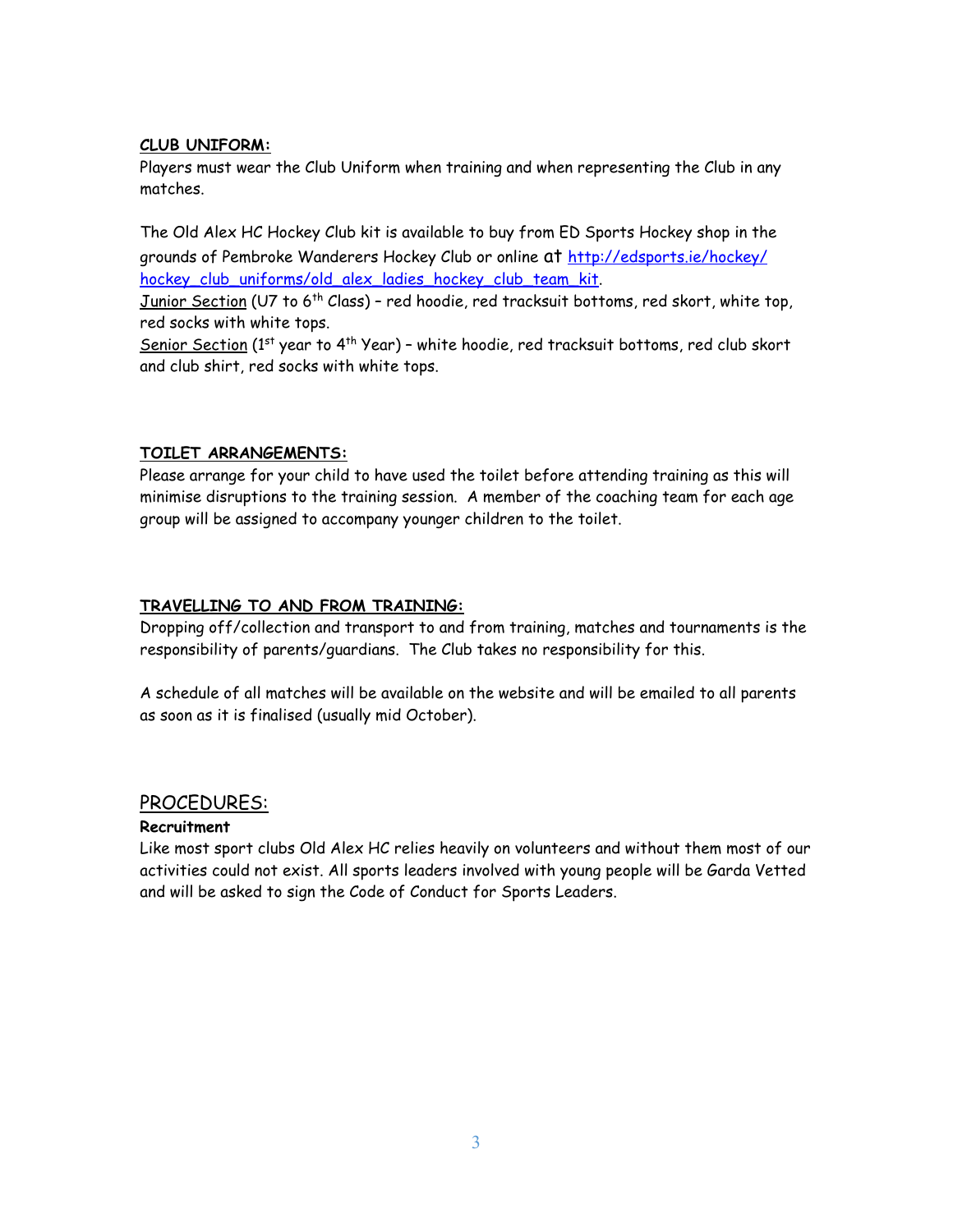## **Child Protection Policy**

Old Alex HC has a child protection policy displayed on the Club website. We encourage you to read it [here.](https://temporaryhockey123.files.wordpress.com/2016/02/old_alex_child_protection_policy_sep2011.pdf) 

If a sports leader has a concern about a child they will record it and report this concern to the Designated Person. The Designated Person will discuss this concern with the parent on the basis that it doesn't put the child at risk. If there are grounds for concern about abuse or neglect we have an obligation to pass this information on to the Duty Social Worker in the Health Service Executive.

#### **Complaints**

- Any complaints that can be resolved locally should be reported to the Colts coordinator who will deal with the issue. If you are not satisfied you can report the issue to the Club Captain.
- Any serious complaints in relation to bad practice or a concern about abuse should be reported to the Designated Person.
- Attempts will be made to resolve complaints as soon as possible.

## **Use of photographic and video equipment**

Old Alex HC wishes to reduce the risk of inappropriate, unsolicited attention from people within and outside hockey.

- If you intend to take images of your children playing hockey, please inform the Colts Co-ordinator of your intention
- There may be occasions where photographs/videos will be taken of the children. **Please advise us if you DO NOT want your child's image to be used/displayed**on the website, club house, news letters, for training purposes etc. If a photograph is used Old Alex HC will not name the child and will make sure that the picture is appropriate
- If you become aware of an unidentified person taking pictures at training sessions or matches, please inform a member of staff/ Colts Coordinator

#### **Mobile phones**

Old Alex HC expect the parent/guardian to take full responsibility for mobile phone use by their child.